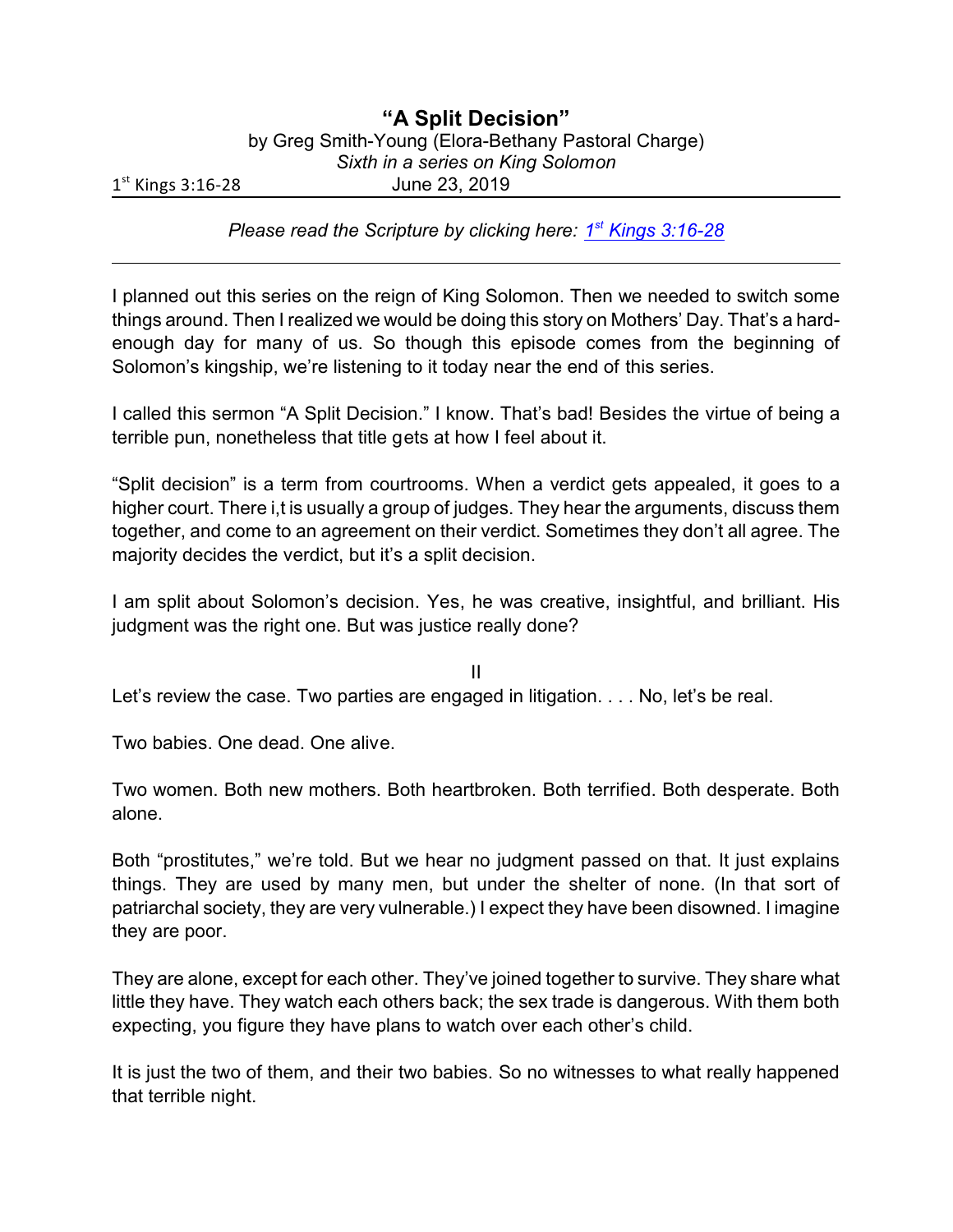All we know is one baby is dead. One still lives. Both mothers are torn apart. Each insists the living child is hers.

They come to the king. That's remarkable. Even they can get a hearing. That is a mark of just society, where the courts are available to all. Our society has work to do.

What will this king do? All we have is one broken story against the other. We've heard what one says happened, but the other says different. Which do you believe? Whom do you dare disbelieve?

No one had heard of DNA. There is no test they can turn to. I know, every newborn is beautiful, but they put bands on them for a reason. They pretty much look the same. God knows who's from whom, but we're not God. How do we decide? It's a detective story, without the entertainment. It's terribly true. But what's the truth?

III

Brand-new king Solomon had asked God for wisdom, for "a discerning mind . . . to distinguish good from evil." Has God delivered? This is a test of Solomon. So he runs a test on them.

"Bring me a sword!"

You could already cut the tension. Now this! What's he going to do with a sword?

"Divide the child in two."

Has he lost his mind? This is "discerning good from evil?" More like plunging into the pit of devilry.

The court gasps. Both mothers cry. *"No! I give him up!"* cries one, while *"Yes! Cut him up!"* cries the other. $1$ 

<sup>1</sup> Peter Leithart aptly describes the dynamics of the scene. "The sequence of 3:26 makes it appear that the mother speaks first and then the false mother. This would indeed be an alarming turn of events: the two women are disputing custody of the living child, and the real mother concedes her claim to her rival. And, *at the very moment she's won*, the false mother callously calls on Solomon to kill the child. For the sake of realism, we should understand the women's responses as simultaneous. But the sequence is intriguing and truly renders the false mother's envious motivations." On this last point of the "false" mother's motivations, however, Leithart's dismissal strikes me as unkind. She is not a "false" mother, but a mother who has been tragically bereaved. Her response is perhaps inexcusable, but it is explainable. Peter J. Leithart, 1 & 2 Kings (Grand Rapids: Brazos, 2006), 45 note 5.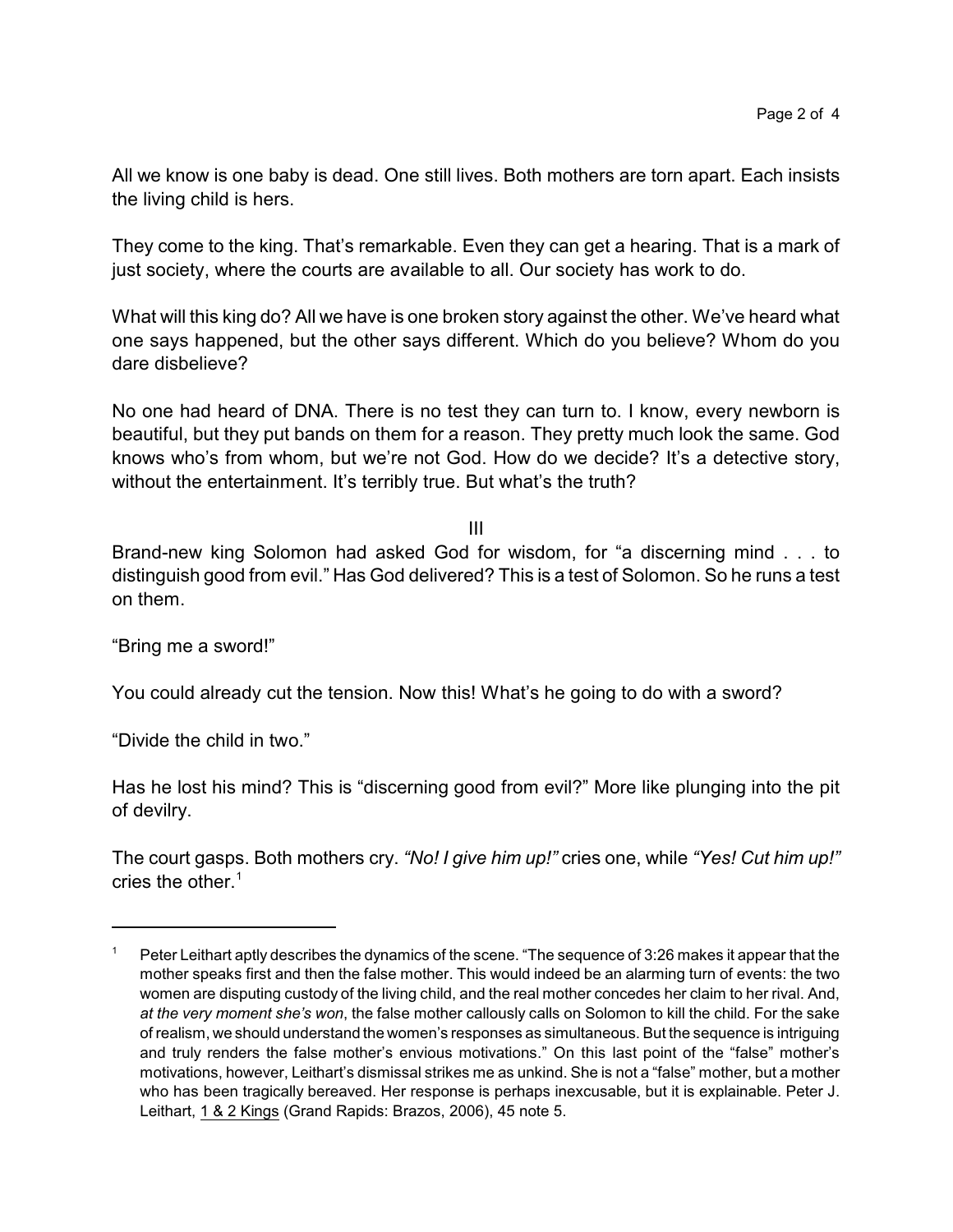Their cries are opposed. Yet both reveal broken hearts, and together they reveal the truth.

Solomon judges the case. *"Give her the living child"* he says, nodding to the one who has just said pretty much the same thing. 2 *"Give her the living child."* Her surrender has gained her victory.

Solomon rightly understands human nature. His wisdom is celebrated.

Don't forget, though, that it's a mother's compassion that saves the day. The Hebrew word for compassion literally means "womb." The mother's womb burns for her child, so she is willing to let him go. She will desperately sacrifice so he can live.<sup>3</sup> She is the hero of the story. Thank God, Solomon is wise enough to see it.

IV

But has justice happened?

Justice happens when things that are wrong are set right. In this case . . . Yes! The living child and his true mother are restored together. This is important! Solomon with his wisdom has accomplished this. He has shown understanding, shrewdness, creativity, and it worked! Case closed.

What now, though? Has what was wrong been set right?

These two friends . . . now their friendship lies in ruins. Who will make that right?

These two women . . . now they need to eat, bills need to be paid, and without each other, each is truly alone. Now one also has a baby to fend for. Now, back to the streets. They will be forever known as "prostitutes." Who will make that right?

What of the one who lost the case? The court was right, and she is guilty. Not of her child's death. Of course not. It was an accident. But everything she did after? Kidnapping. Perjury. Calling for a baby's death. I sympathize with her. Still, of all these charges, she is guilty. Who will make that right?

Her child is still dead. A human being, made in God's image, is dead. Who will make that right?

<sup>2</sup> Leithard observes that the real mother's plea (v. 26) and Solomon's response (v. 27) are almost identical (p. 45).

<sup>&</sup>lt;sup>3</sup> See Leithart, 45 and John Goldingay, 1 & 2 Kings for Everyone (Louisville, KY: Westminster John Knox, 2011), 20.